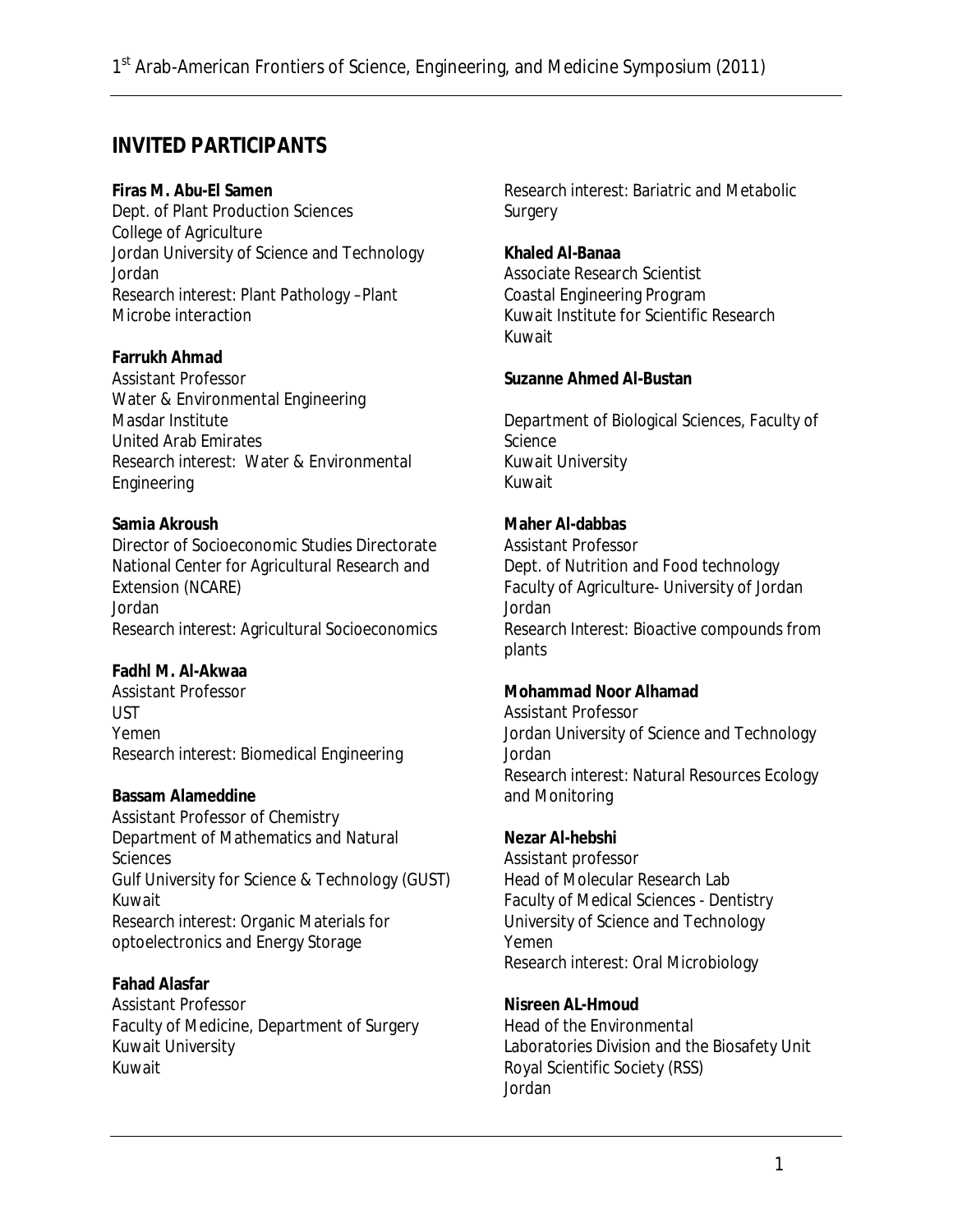**Imad-eldin A Ali Babiker**  Associate Professor Soil-Water Management/Climate Change Adaptation Dry Lands Section, Forestry Research Center Agricultural Research Corporation (ARC) Sudan

**Hanan AL-Khalifa**  Senior Research Associate Kuwait Institute for Scientific Research Kuwait

**Mohamed Al-Lawati**  Associate Professor of Mathematics & Head of Department of Mathematics & Statistics (DOMAS) College of Science, Sultan Qaboos University Oman *Research interest:* Computational Mathematics

**Salah Shakir Hashim Al-luaibi**  Professor Chemistry Department College of Science Basrah University Iraq *Research interest:* Polymer chemistry

**Habibah ALmenaie**  Research Scientist Aridland Agriculture Department Kuwait Institute for Scientific Research Kuwait

**Yaseen Al-Mulla**  Assistant Professor Sultan Qaboos University Oman *Research interest:* Soil and Water Engineering

**Fajhan Almutairi**  Petroleum Production Department Petroleum Research and Studies Center Kuwait Institute for Scientific Research Kuwait *Research interest:* Intelligent Oilfield Development

**Ebaa Al-Ozairi**  Assistant Professor Diabetes and Endocrinology Kuwait University Kuwait **Nisreen A. AL-Quraan**  Assistant Professor in Plant Biochemistry and Molecular Biology Department of Biotechnology and Genetic

Engineering, Faculty of science and arts Jordan University of Science and Technology Jordan *Research interest*: Plant Biochemistry and Molecular Biology

. **Moh`d K. Al-Rifaee**  Biodiversity Department National Center for Agricultural Research & Extension (NCARE) Jordan *Research interest:* Domestication & Exotic introduction of Plants for Marginal Areas

**Ahmad Al-Salman**  Associate Professor of Mathematics Department of Mathematics and Statistics Sultan Qaboos University Sultanate of Oman

**Ziyad Al-Sharawi**  Assistant Professor of Mathematics Sultan Qaboos University Sultanate of Oman *Research interest:* Discrete Dynamical Systems

**Aram Amassian**  Assistant Professor Materials Science and Engineering Physical Sciences and Engineering Division King Abdullah University of Science and Technology (KAUST) Saudi Arabia Research interest: Organic Electronics and **Photovoltaics**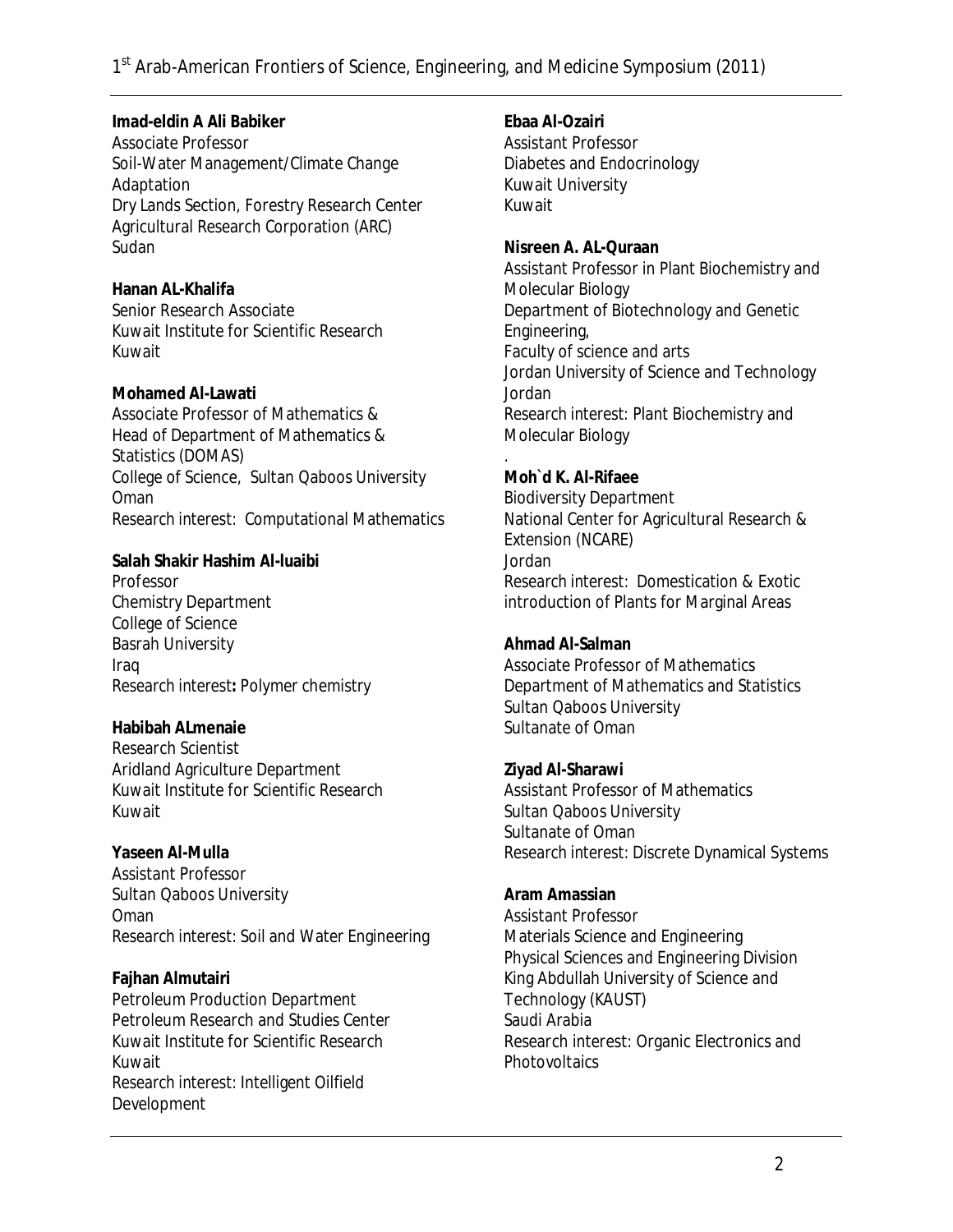**Ghada Amer**  Deputy CEO, Arab Science and Technology Foundation Associate Professor of Electrical Engineering, HIT, Benha University Egypt

**Aouatif Amine**  ENSA Morocco *Research interest:* Pattern Recognition

**Oula Amrouni**  Marine Sedimentologist Laboratory of Marine Environment INSTM (National Institute of Sciences and Marines Technologies), Tunisia *Research interest:* Marine sedimentology

**Hany Anany**  Microbiology Department Faculty of Science Ain Shams University Egypt *Research interest:* Phage biology and application

**Ismet Ara**  Assistant Professor in Molecular Microbiology King Saud University Department of Botany and Microbiology, Kingdom of Saudi Arabia *Research interest:* Polymer Chemistry

**Husam Arman**  Head of IE Department Coordinator of Master Engineering Management Program An-Najah National University

**Marianne Azer**  Assistant Professor School of Communications and Information **Technology** Nile University Egypt

**Mahad Baawain**  Assistant Professor Environmental Engineering Department of Civil & Architectural Engineering Sultan Qaboos University Sultanate of Oman *Research interest*: Environmental Engineering

**Scott Baker**  Staff Scientist Pacific Northwest National Laboratory USA .

**Mirvat Ballout**  Associate Professor Lebanese University Biology Department Lebanon *Research Interest*: Biology

**Randy A. Bartels**  Monfort Professor Department of Electrical and Computer Engineering, Department of Chemistry, and School of Biomedical Engineering Colorado State University USA *Research interest:* Optical Microscopy and Laser Development

**Hesham Bekhit**  Associate Professor Irrigation and Hydraulic Department Faculty of Engineering Cairo University Egypt *Research interest:* Subsurface hydrology

**Mohammed Bellaoui**  Associate Professor Faculté de Médecine et de Pharmacie d'Oujda Université Mohammed Premier Morocco

**Youcef Bentoutou**  Research Director Centre for Space Technology Algerian Space Agency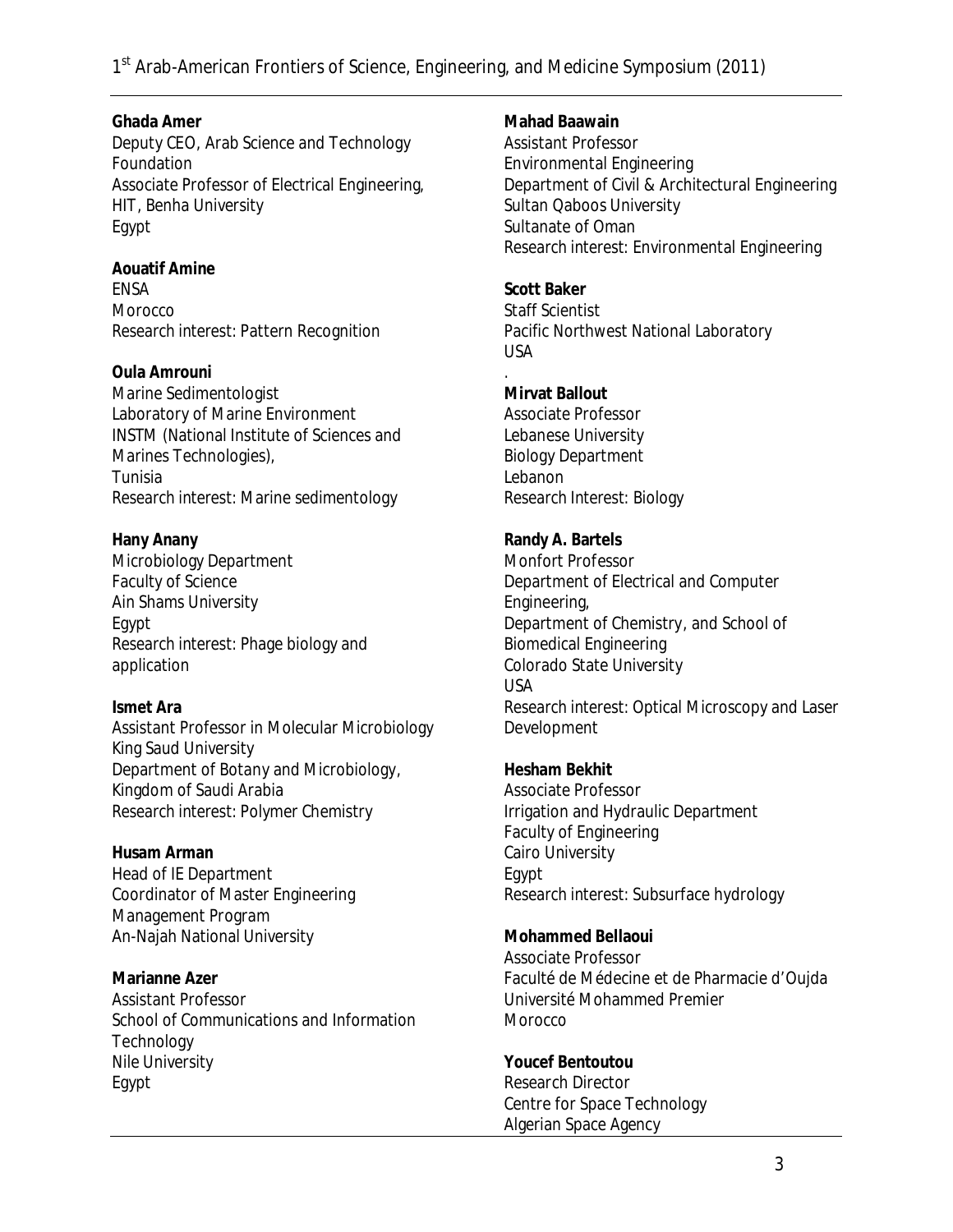### Algeria

**Mehdi Bourouba**  University of Sciences and technology **Algeria**  *Research interest:* Tumor biology

**Amy E. Childress**  Professor and Chair University of Nevada, Reno Department of Civil and Environmental Engineering USA *Research interest:* Water Treatment, Desalination, and Water Reclamation

**Rana Dajani**  Assistant Professor Biology Department Hashemite University Jordan

**Khalid Daoui**  Master of Research National Institute of Agronomic Research Morocco

**Mohamed A. Dawoud**  Manager Water Resources Department Environment Agency-Abu Dhabi UAE *Research interest:* Water Resources

**Diva D. De León** Assistant Professor of Pediatrics The Children's Hospital of Philadelphia Perelman School of Medicine at the University of Pennsylvania USA *Research interest:* Disorders of Carbohydrate Metabolism

**Rula Deeb**  Technical Director – Outreach ARCADIS U.S., Inc. USA *Research interest*: Water Quality/Water **Resources** 

**Nadjib Drouiche**  Head of Environmental Team Unite de Developpemnt de la Technologie du Silicium Algeria *Research interest:* Environment and water treatment

**Xiangfeng Duan**  Assistant Professor University of California USA *Research interest*: Nanoscience

**Sherien Elagroudy**  Assistant Professor of Environmental **Engineering** Faculty of Engineering Ain Shams University Egypt *Research interest*: Renewable energy

**Mutasem El-Fadel**  Professor and Dar Chair in Engineering American University of Beirut Beirut Lebanon

**Jauad El Kharraz**  Information Responsible of the EMWIS Technical Unit, EMWIS T.U. France

**Waiss Elmi Rayaleh** Maître de Conférences en Chimie à la Faculté des Sciences Université de Djibouti Djibouti

**Magdy Elnashar**  Centre of Excellence Laboratory of Advanced Materials & Nanotechnology National Research Centre Egypt *Research interest:* Antibiotics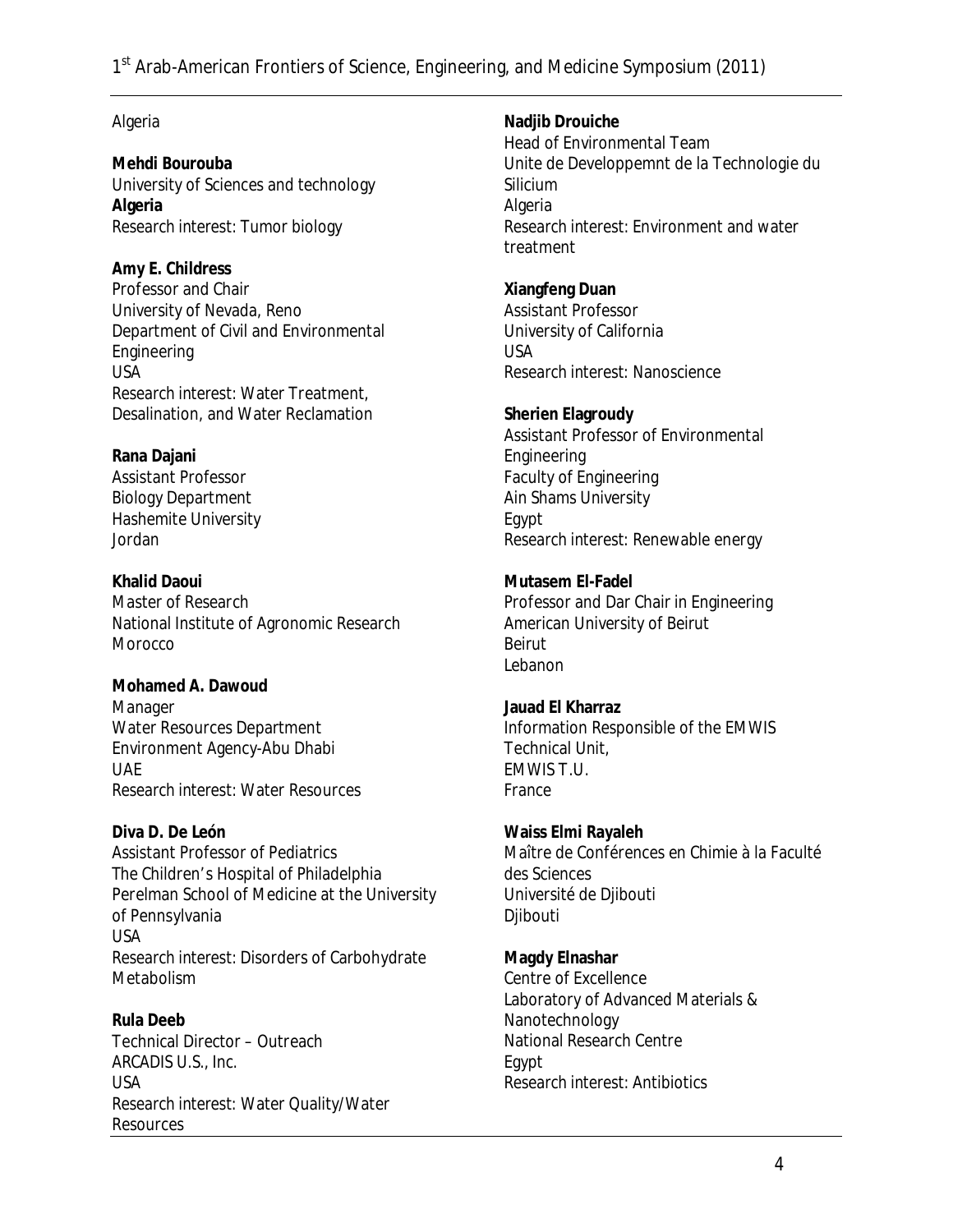**Alaa El-Sadek** Associate Professor Regional Water Center for the Arab States Water Resources Management Program College of Graduate Studies Arabian Gulf University Kingdom of Bahrain *Research interest:* Water Resources Engineering

**Marmar El-Siddig**  Department of Botany Faculty of Science University of Khartoum Sudan

**Tarek El-Tayeb**  Associate Professor National Institute of Laser Enhanced Sciences Cairo University Egypt *Research interest:* Photobiology

**Hoda Eltomi**  Manet Community Health Center USA *Research interest:* Family Medicine

**Mahieddine Emziane**  Associate Professor - Solar Energy Materials & Devices Laboratory Masdar Institute of Science and Technology Abu Dhabi UAE *Research interest:* Solar Energy

**Amato Evan**  Assistant Professor University of Virginia Department of Environmental Sciences USA *Research interest:* Atmospheric Science

**Antonio Facchetti**  Professor Northwestern University Department of Chemistry USA *Research interest:* Materials Chemistry, Printed **Electronics** 

**Donna E. Fennell**  Associate Professor Department of Environmental Sciences Rutgers University USA *Research interest*: Water/Renewable Energy: Bioenergy, Bioremediation and Bioaerosols

**David R. Gang**  Associate Professor and Fellow Institute of Biological Chemistry Washington State University USA

**Fawaz G. Haj**  Associate Professor Department of Nutrition University of California USA *Research interest*: Physiology and metabolic diseases

**Maha Halalsheh**  Water, Energy and Environment Center University of Jordan Jordan *Research interest:* Wastewater Treatment and Decentralized Sanitation

**Hesham Hamoda**  Attending Psychiatrist Children's Hospital Boston Instructor in Psychiatry Harvard Medical School USA *Research interest:* Child mental health and Public Health

**Mohammed G. Hassan-Sayed**  School of Science and Engineering, Energy and Petroleum Engineering American University in Cairo Egypt *Research interest:* Renewable Energy

**Essam Heggy**  Lead Scientist/Principle Investigator NASA Jet Propulsion Laboratory USA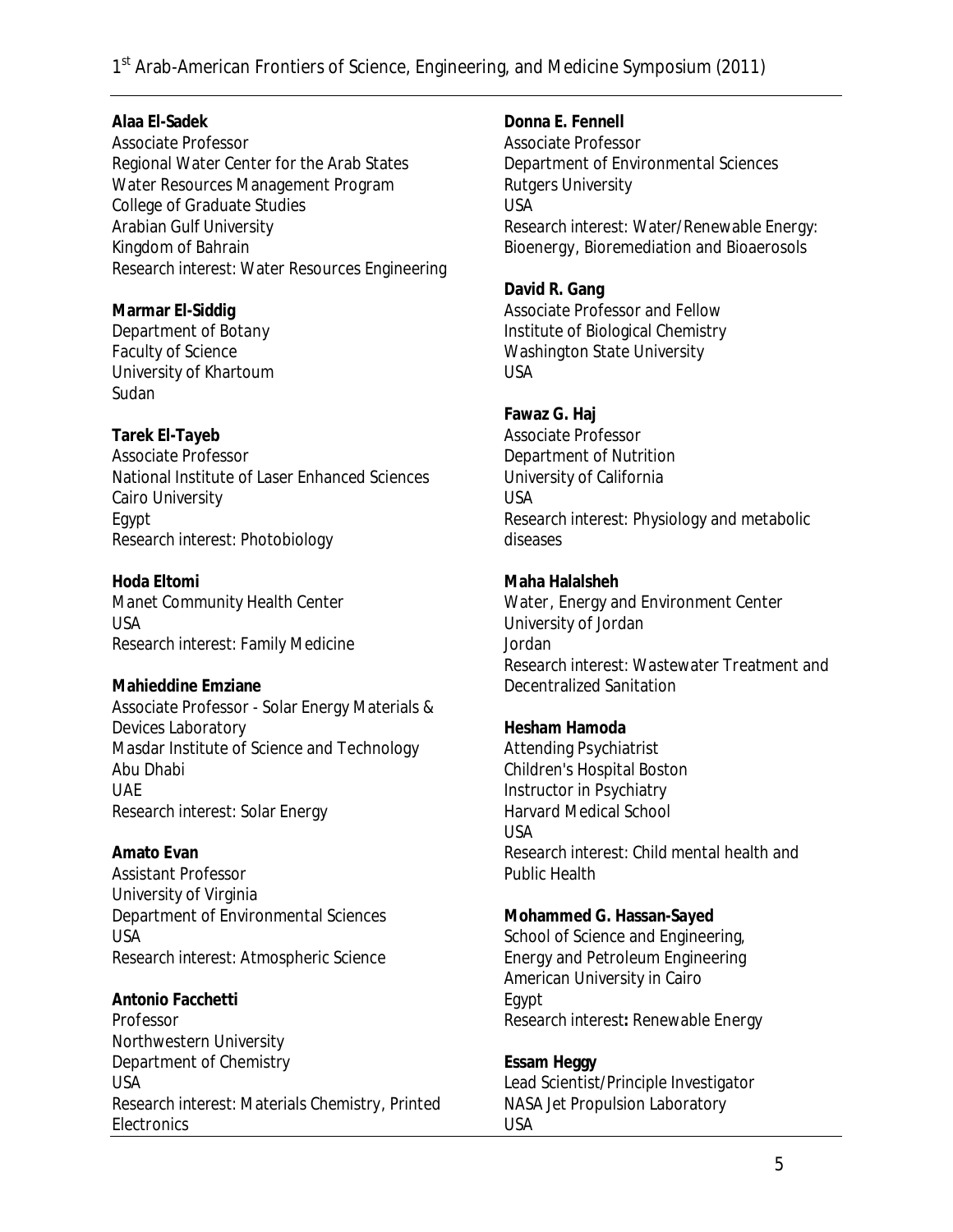**Isam Janajreh**  Associate Professor Masdar Institute UAE

**Sihem Jebari**  Center of Middle Eastern Studies Lund University Sweden *Research interest:* Hydropolitics, Security and International Law

**Zackary Johnson**  Assistant Professor Duke University USA *Research interest:* Biological Oceanography and Marine Biotechnology

**Hussam Jourdi**  Biomedical Sciences & Neurosciences College of Medicine Florida State University USA *Research interest:* Molecular Neuroscience & Neuropharmacology

**Yousef Khader**  Jordan University of Science and Technology Jordan

**Asaad Khalid**  Associate Professor Medicinal and Aromatic Plants Research Institute National Center for Research **Sudan** 

**Sanjay Kumar**  Associate Professor of Bioengineering University of California, Berkeley USA

**Jeff Langman**  Visiting Assistant Professor American University in Cairo Department of Petroleum and Energy Engineering Egypt

*Research interest:* Isotopic tracers in aqueous geochemistry

**Yunfeng Lu**  Professor Chemical and Biomolecular Engineering Dept University of California at Los Angeles USA *Research interest*: Nanomaterials

**Christine Luscombe**  Associate Professor Materials Science and Engineering Department University of Washington USA *Research interest:* Polymer Chemistry

#### **Olfa Mahjoub**

Researcher Water Quality and Reuse National Institute for Research in Rural Engineering, Water, and Forestry Tunisia *Research interest:* Water Sciences

**Huda Mahmoud**  Assistant Professor Kuwait University Kuwait *Research interest:* Marine Microbiology

**Marie Merheb**  Mount Lebanon Hospital Lebanon *Research interest:* Complications of Diabetes Mellitus type 2

**Ziad Mimi**  Associate Professor Civil Engineering Department Birzeit University **Palestine** *Research interest*: Water resources

**Ganeshwaran Hitoshi Mochida**  Assistant Professor in Pediatrics Children's Hospital Boston and Harvard Medical School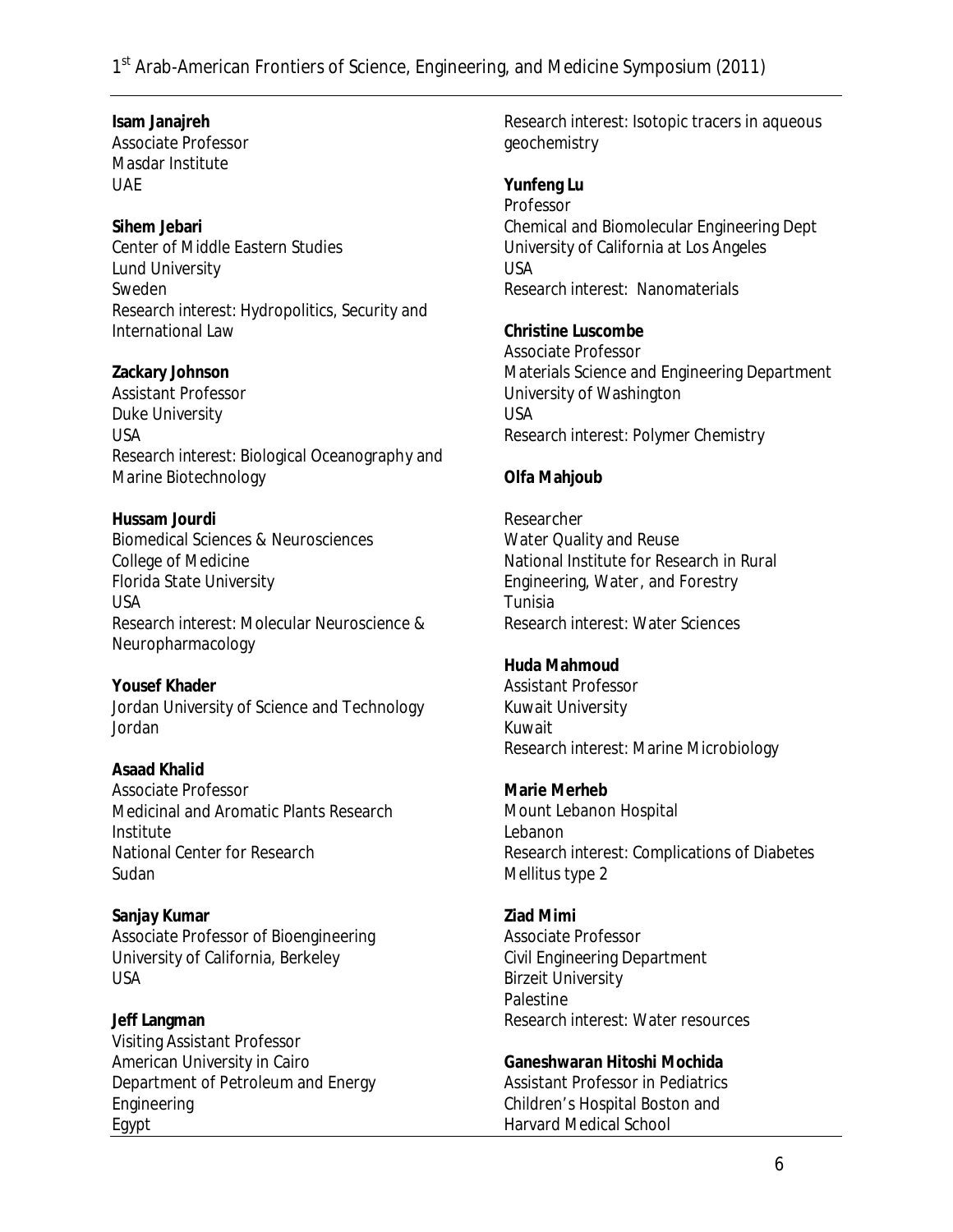USA *Research interest:* Neurogenetics

**Mohamed Nour**  Assistant Professor Cairo University Egypt

**Nahla Mohamed** Medical Microbiologist Uppsala University Umeå University Sweden *Research interest:* Neglected vector-borne infectious diseases

**Fatouma Mohamed Abdoul Latif**  University of Djibouti Djibouti

**Moustafa Samir Moussa**  Faculty of Engineering Helwan University Egypt *Research interest*: Environmental Engineering

**Dana Olson**  Research Associate Professor National Renewable Energy Laboratory USA

**Hazem Orabi**  Urology Department, Faculty of Medicine Assiut University Egypt

**Balgis Osman-Elasha**  Climate Change Adaption Expert Compliance and Safe Guards Division African Development Bank Tunisia

**Kirt Page**  Research Chemist The National Institute of Standards and **Technology** USA *Research interest:* Polymer Physics, Energy Applications

**Jordan Peccia**  Assistant Professor Yale University USA *Research interest:* Environmental Biotechnology

**Narahari (Hari) Pujar Director** Merck & Co., Inc USA

**Wael Rabeh**  Assistant Professor of Practice of Chemistry New York University Abu Dhabi Center for Science and Engineering, Room S084 UAE *Research interest*: Protein Biochemistry

**Pascal Saikaly**  Assistant Professor Environmental Biotechnology King Abdulla University of Science and **Technology** Kingdom of Saudi Arabia

**Rezq Basheer - Salimia**  Associate Professor Plant Science Faculty of Agriculture Hebron University **Palestine** *Research interest*: Plant Science

**Jassem M Salman**  Baghdad Iraq

**Khaled Saoud**  Assistant Professor of Physics Department of Liberal Arts and Sciences Virginia Commonwealth University in Qatar Qatar *Research interest:* Chemical Physics, Materials Science, Nanotechnology

**Lubna Tahmuni** Assistant Professor Dep. of Biological Sciences and Biotechnology Faculty of Sciences The Hashemite University